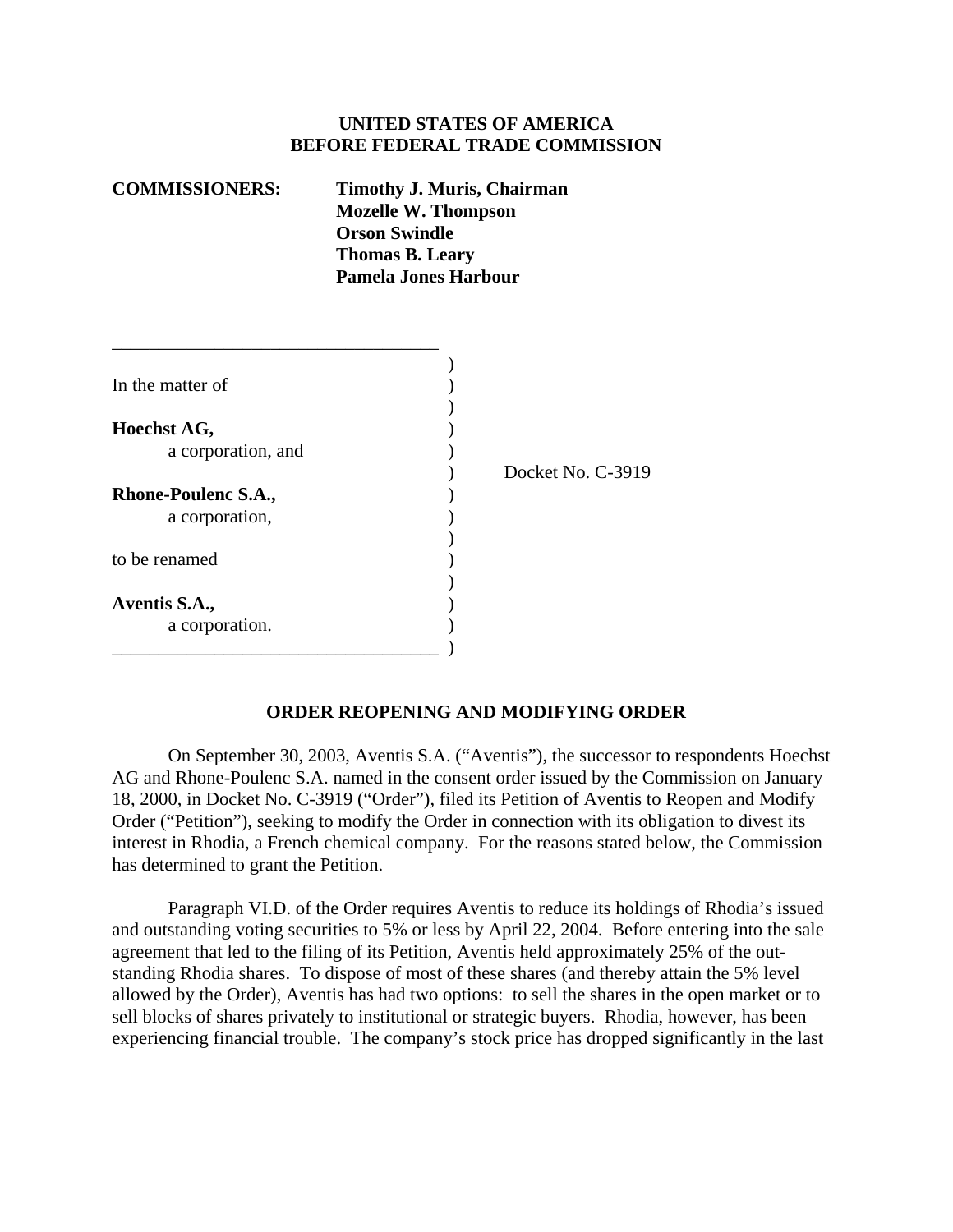several years, its debt has been given "junk" status rating, and the company has undertaken a plan to reorganize. $<sup>1</sup>$ </sup>

Rhodia's troubles and market conditions have created problems with both divestiture options. First, because Rhodia shares are thinly traded in the open market, sales of the magnitude required of Aventis would cause the price to fall and thereby injure other shareholders and Rho-dia itself.<sup>2</sup> Second, private sales for blocks of shares require additional risk reducing arrangements, due to Rhodia's current financial situation, that would place Aventis in violation of the Order (absent a modification). In April 2003, pursuing the second of the two options, Aventis entered into an agreement with Credit Lyonnais, a French-based bank, to sell a block of Rhodia shares amounting to 9.9% of the total issued and outstanding shares (thereby reducing Aventis' holdings to approximately 15%). As part of the sale of the shares to Credit Lyonnais, Aventis also entered into an agreement that protects Credit Lyonnais from some of the financial risk associated with the purchase of the shares.

Aventis entered into this second agreement, which relates to the future performance of Rhodia's stock, with Credit Lyonnais because investors are unlikely to purchase Rhodia's stock in a declining market without receiving protection from further declines in the price of the stock.<sup>3</sup> The purchase agreement itself gives full title of the shares to Credit Lyonnais and includes all ownership and voting rights and the right to resell the shares at its discretion. Although such arrangements provide an incentive for a purchaser to enter into a transaction with Aventis, it leaves Aventis with a residual interest in Rhodia's financial performance. Because the Order does not allow Aventis to retain any interest in the Rhodia shares, but requires Aventis to fully divest the voting securities, any such financial interest held by Aventis as of April 22, 2004, the deadline for divestiture, would place it in violation of Paragraph VI.D. of the Order. In view of this potential violation, and in view of the likely harm to Rhodia's shareholders and Rhodia itself if Aventis is required to sell the shares in the open market, Aventis requests the Commission to modify the Order to allow it to divest the shares to Credit Lyonnais in the manner agreed upon and to allow it to use a substantially similar risk reducing arrangement in the sale of the remaining Rhodia shares.

Aventis makes its request to modify the Order under the public interest standard set forth in Section 5(b) of the Federal Trade Commission Act, 15 U.S.C. § 45(b). Under Section 5(b), the Commission may modify an order when the Commission determines that the public interest

<sup>&</sup>lt;sup>1</sup> Petition at  $\P$  26-28.

<sup>&</sup>lt;sup>2</sup> Petition at  $\P$  5.

<sup>&</sup>lt;sup>3</sup> Petition at  $\P$  6, 32.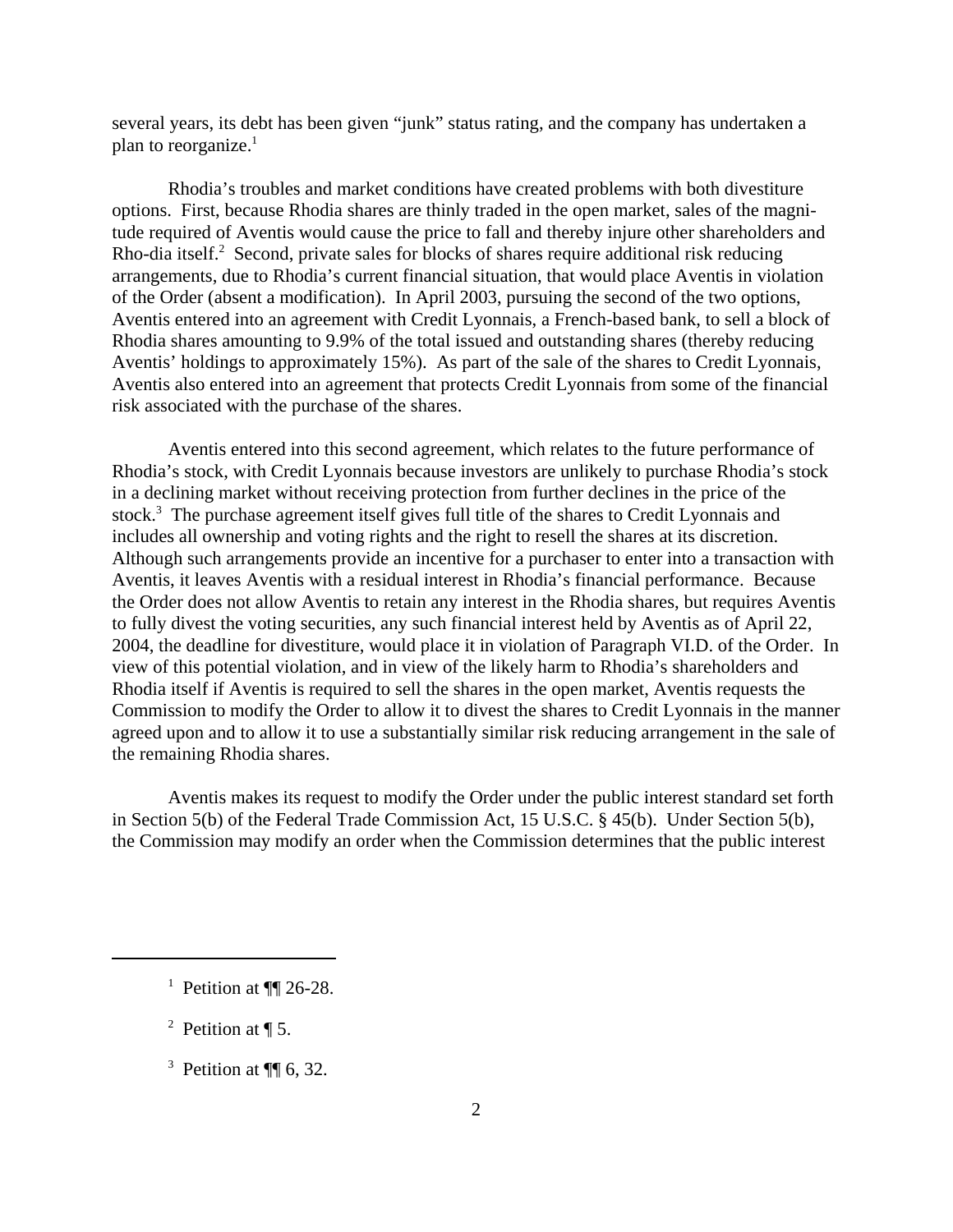so requires.<sup>4</sup> The Commission has described the showing needed to obtain a modification based on the public interest standard:

[A] "satisfactory showing" requires, with respect to "public interest" requests, that the requester make a prima facie showing of a legitimate "public interest" reason or reasons justifying relief. . . . [T]his showing requires the requester to demonstrate, for example, that there is a more effective or efficient way of achieving the purpose of the order  $\ldots$ <sup>5</sup>

A request to reopen and modify does not contain a "satisfactory showing" if it is merely conclusory or otherwise fails to set forth by affidavit specific facts demonstrating in detail the reasons why the public interest would be served by the modification.<sup>6</sup> If, after determining that the requester has made the required showing, the Commission decides to reopen the order, the Commission will then consider and balance all of the reasons for and against modification. In no instance does a decision to reopen an order oblige the Commission to modify it,<sup>7</sup> and the burden remains on the requester in all cases to demonstrate why the order should be reopened and modified. The petitioner's burden is not a light one in view of the public interest in repose and the finality of Commission orders.<sup>8</sup>

The Commission has determined that it is in the public interest to reopen and modify the Order as requested by Aventis. Among other things, the purpose of the Order is to maintain competition in the market for cellulose acetate, in which Rhodia is a competitor. Continued and significant reductions in the price of Rhodia's shares, as a result of sales in a thinly traded market, would adversely affect Rhodia's access to capital markets and, given Rhodia's current financial condition, threaten Rhodia's existence and ability to compete. The ability of Aventis to arrange block sales of Rhodia stock would avoid this harm to Rhodia, to other Rhodia shareholders, and ultimately to buyers of cellulose acetate. Thus, a modification permitting Aventis to enter into the arrangement with Credit Lyonnais, including an agreement relating to the future

6 16 C.F.R. § 2.51.

<sup>&</sup>lt;sup>4</sup> Section 5(b) also provides that the Commission shall reopen an order to consider a modification if the respondent "makes a satisfactory showing that changed conditions of law or fact" so require. Aventis has not asserted that any changed condition of law or fact requires reopening the Order, and the Commission has, therefore, not considered that issue.

<sup>5</sup> 65 Fed. Reg. 50637 (August 21, 2000).

<sup>&</sup>lt;sup>7</sup> See United States v. Louisiana-Pacific Corp., 967 F.2d 1372, 1376-77 (9<sup>th</sup> Cir. 1992) (reopening and modification are independent determinations).

<sup>8</sup> *See Federated Department Stores, Inc. v. Moitie*, 425 U.S. 394 (1981) (strong public interest considerations support repose and finality).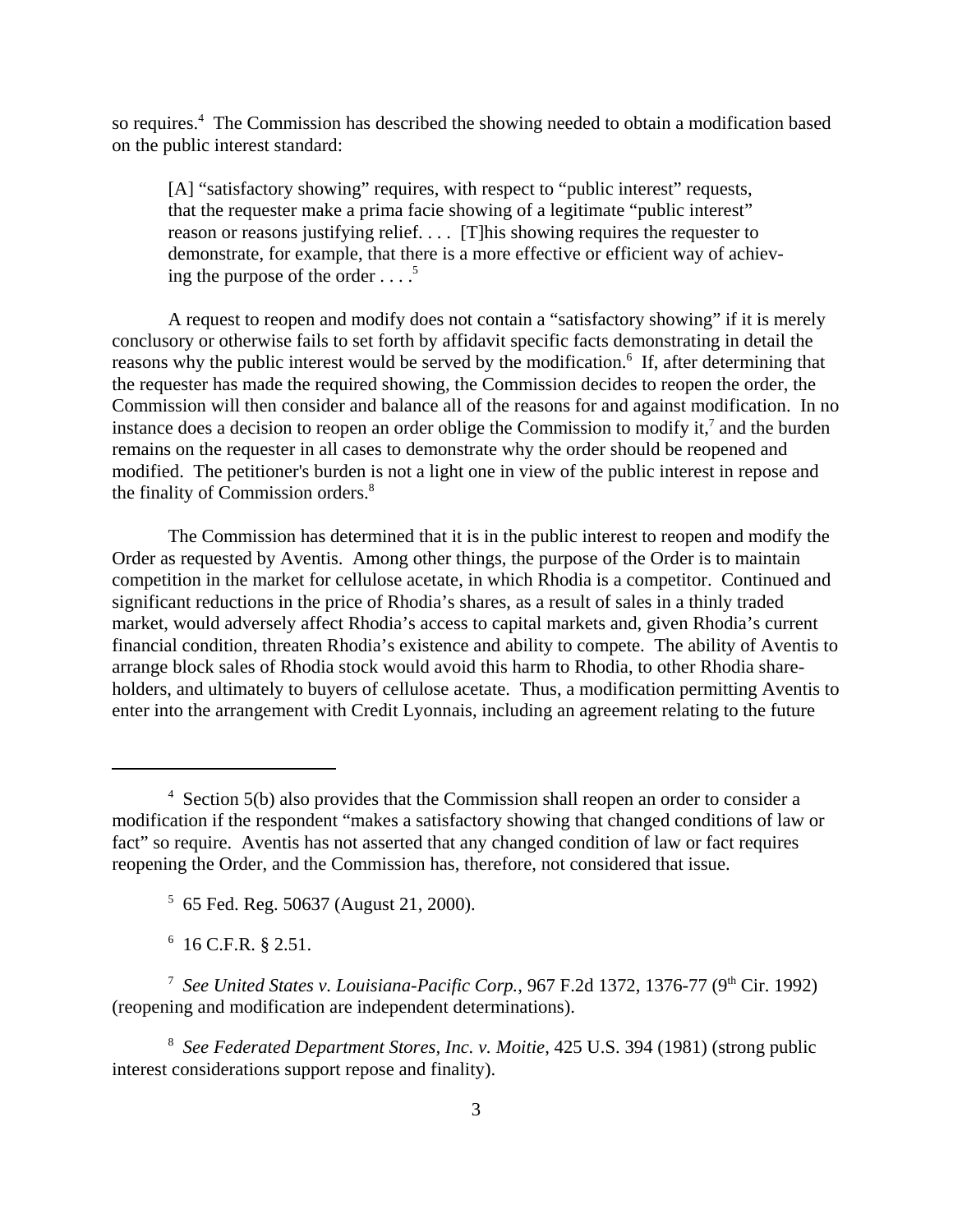performance of Rhodia's stock, would facilitate block sales and thereby achieve the Order's purpose.

The use of such risk reducing financial arrangements would not increase the competitive concerns underlying Aventis' divestiture obligation. Rhodia competes in the U.S. market for cellulose acetate through its participation in Primester, a joint venture with Eastman Chemical Company ("Eastman"). The U.S. market also includes Celanese Limited ("Celanese") and Eastman on its own, apart from its participation in the Primester joint venture. Rhone-Poulenc and Hoechst owned Rhodia and Celanese, respectively, prior to the merger that created Aventis. The merger therefore raised a competitive concern relating to Primester and Celanese. Ultimately, undertakings entered into with the Directorate General for Competition of the European Commission ("EC") and supplemented by the Order resolved this concern in two steps. First, the EC undertakings required Hoechst to spin off Celanese. Second, the EC undertakings and the Order required the parties to reduce Aventis' holdings in Rhodia because Kuwait Petroleum Company ("KPC"), a former Hoechst shareholder, would hold a controlling interest in Celanese and a working interest in Aventis after the merger. It was because of concerns that KPC would be in a position post-merger to coordinate the actions of Celanese, Primester (through Aventis/Rhodia), and perhaps Eastman through Primester, that the Commission required Aventis to reduce its holdings in Rhodia. The Order thus is designed and intended to sever the potential KPC influence on Rhodia and Primester.

The residual interest in the financial performance of Rhodia that Aventis retains, in the manner set forth in the agreement with Credit Lyonnais, will not reestablish the potential influence of KPC over Primester that the divestiture seeks to eliminate. The sale of shares to Credit Lyonnais grants the purchaser all ownership rights, including voting rights and the right to resell the shares as the purchaser sees fit. Aventis will retain no control in connection with the residual financial interest (that would place it above the 5% threshold); thus, the sale of shares in this manner would not allow KPC to exercise any control or influence over the actions of either Rhodia or Primester. Because the residual financial interest does not leave Aventis (or KPC) with any control over Rhodia, the sale of the shares to Credit Lyonnais will not undermine the purposes of the Order.

In conclusion, the benefits of the modification are not offset by the possible re-emergence of any competitive concerns the Order was designed to address. Rhodia is in a precarious financial condition and is undergoing a reorganization. This modification will help the Order serve the Commission's goal to maintain competition through an independent and competitive Rhodia. Therefore, the reasons to modify the Order outweigh the reasons to retain it as written.

Accordingly, IT IS ORDERED that this matter be, and it hereby is, reopened; and

IT IS FURTHER ORDERED that Paragraph VI.D. of the Order be, and it hereby is, modified, as of the effective date of this order, to read as follows: